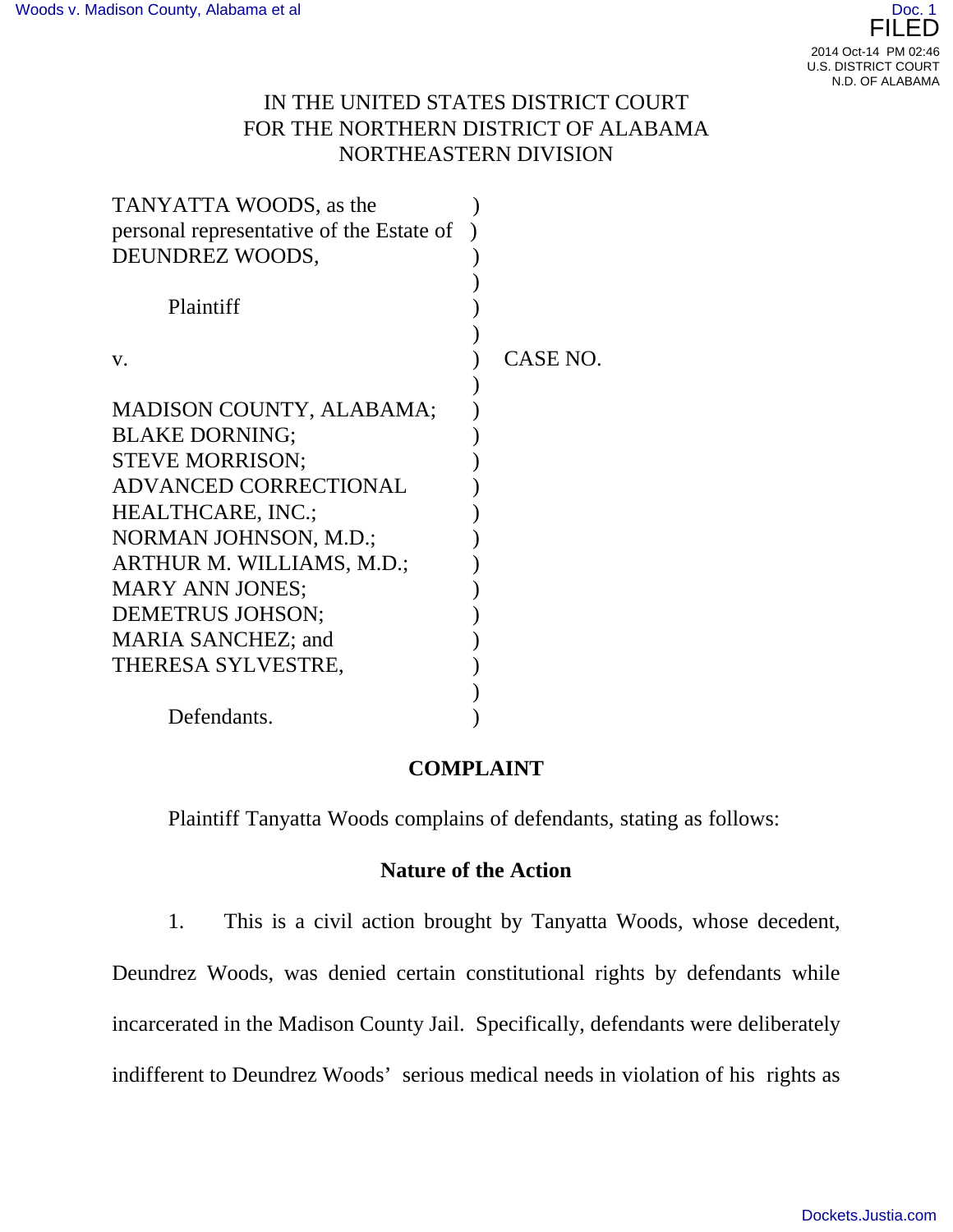a pretrial detainee under the Fourteenth Amendment to the United States Constitution. Plaintiff also brings state law claims against the health care defendants.

#### **Jurisdiction and Venue**

2. This action arises under the Fourteenth Amendment to the United States Constitution and 42 U.S.C. § 1983. The Court has jurisdiction of this matter pursuant to 28 U.S.C. §§ 1331 and 1343(a)(3).

3. This judicial district is an appropriate venue under 28 U.S.C. § 1391(b)(2) because a substantial part of the events giving rise to the suit happened in this judicial district.

#### **Parties**

4. Tanyatta Woods is of legal age and a citizen and resident of the state of Alabama. She resides in Madison County, Alabama. She is the mother of Deundrez and the duly-appointed representative of his estate.

5. Defendant Madison County, Alabama is an Alabama county. It is responsible for funding the Madison County Jail, including medical care at the jail. It contracted with defendant Advanced Correctional Healthcare, Inc. to provide medical services at the Madison County Jail.

6. Defendant Blake Dorning was the Madison County Sheriff at all relevant times. As the sheriff, among other things, he is responsible for management of the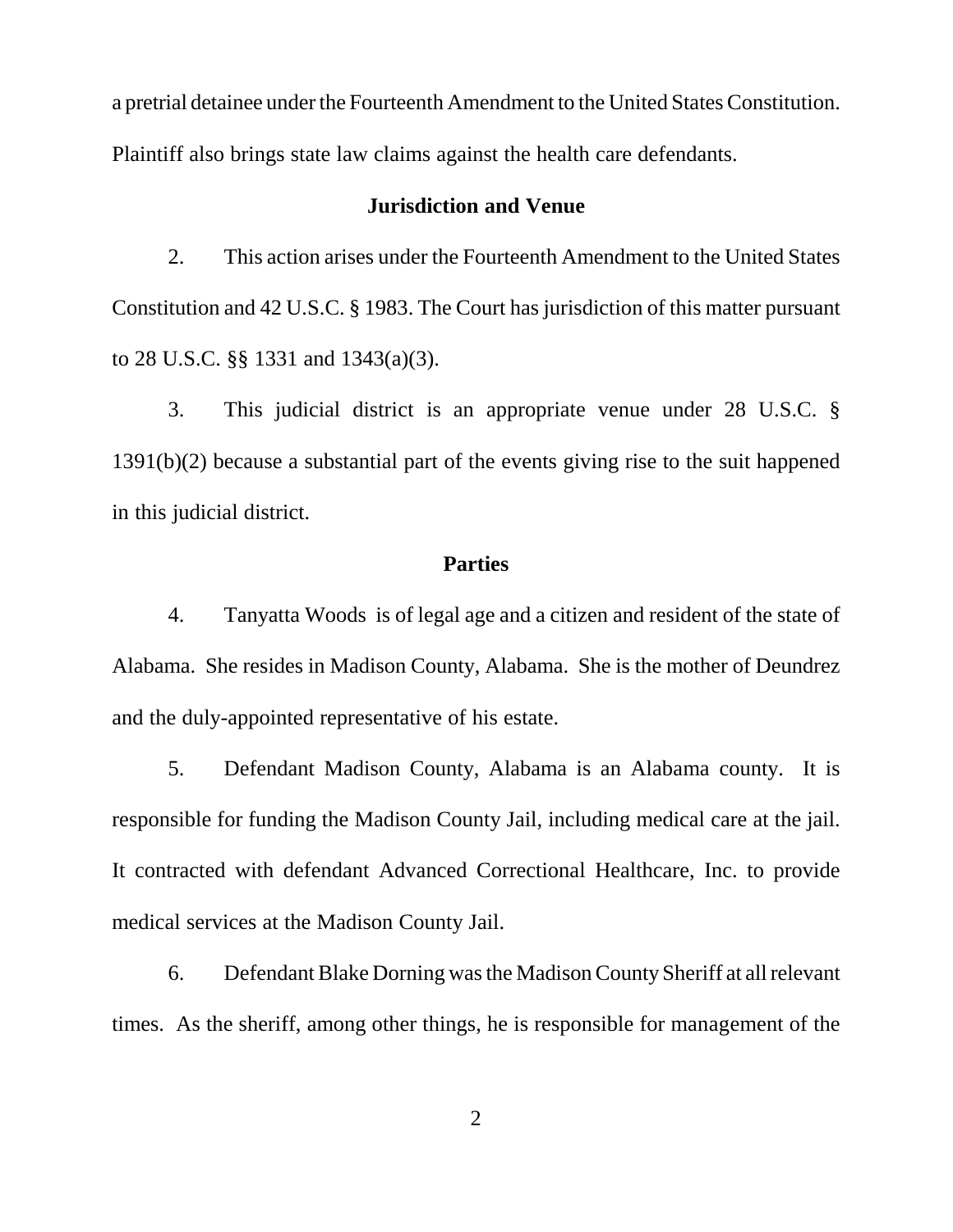Madison County Jail. Defendant has a statutory duty under Alabama law to attend to the medical needs of inmates in the Madison County Jail. He is sued in his individual capacity only.

7. Defendant Steve Morrison served as the jail administrator of the Madison County Jail at all relevant times. He is sued in his individual capacity only.

8. Defendant Advanced Correctional Healthcare, Inc. (ACH) is a private for-profit corporation that is under a contractual obligation to provide medical care for inmates in the Madison County Jail.

9. Defendant Norman R. Johnson , M.D. is a physician who serves as the CEO of ACH. He is sued in his individual capacity only.

10. Defendant Arthur M. Williams, M.D. is a physician who was employed by ACH to provide physician medical services and to be the director of the medical program for inmates at the Madison County Jail.

11. Defendant Mary Ann Jones is a Licensed Practical Nurse employed by ACH to provide nursing services at the Madison County Jail at all relevant times. She is sued in her individual capacity only

12. Defendant Demetrus Johnson is a Licensed Practical Nurse who was employed by ACH to provide nursing and medical services for inmates at the Madison County Jail at all relevant times.

13. Defendant Maria Sanchez is a Licensed Practical Nurse who was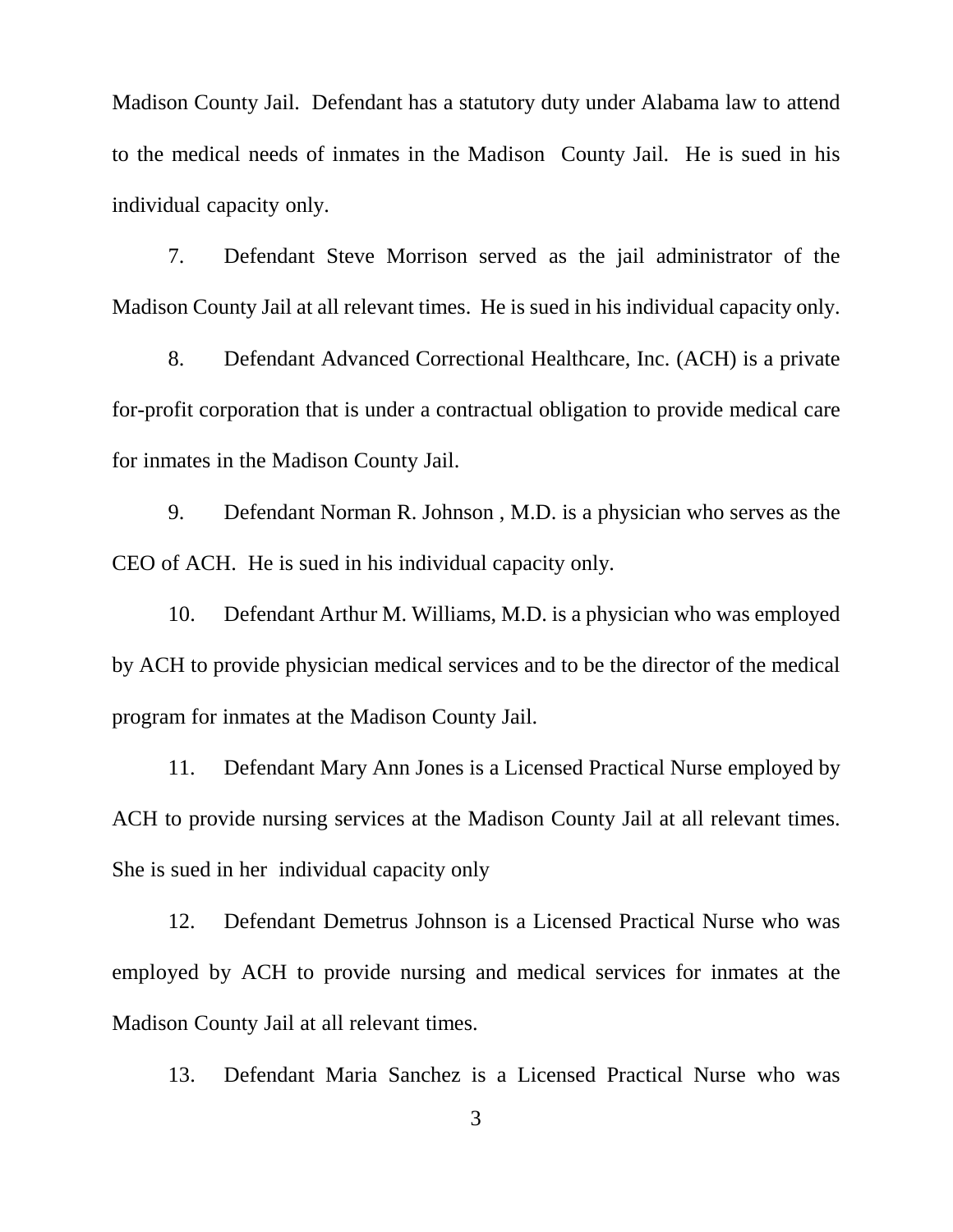employed by ACH to provide nursing services for inmates at the Madison County Jail at all relevant times.

14. Defendant Theresa Sylvestre a Licensed Practical Nurse who was employed by ACH to provide nursing services for inmates at the Madison County Jail at all relevant times.

#### **Facts**

15. Deundrez Woods, a 19-year-old Huntsville resident, was arrested on third degree assault and shoplifting charges and placed in the Madison County Jail on or about June 24, 2013.

16. Woods experienced a severe and sudden change in mental functioning in late July and early August 2013 that led to Woods being moved into a medical observation cell on August 6, 2013.

17. From August 6 until he was found near death on August 19, 2013, Woods' condition deteriorated. During this time period, it was clear that something was seriously wrong with Woods.

18. On August 19, Woods was found completely non-responsive, and emergency personnel were called, but it was too late. Woods died two days later at Huntsville Hospital.

19. While Woods had behaved normally for over a month, jail records show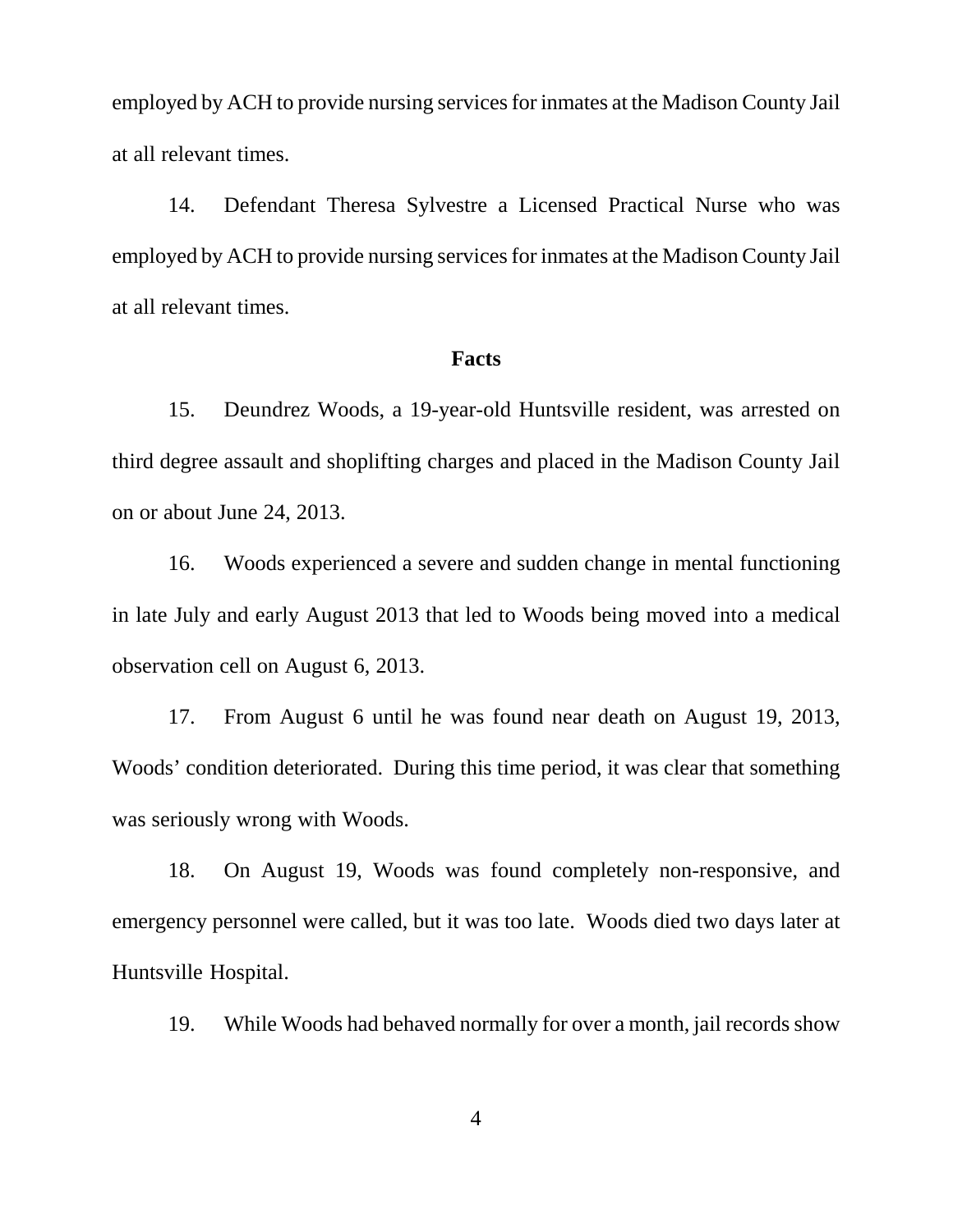that by August 6, Woods was confused, hallucinating, and unable to communicate with correction and medical personnel.

20. Woods was suffering from the effects of gangrenous right foot.

21. Woods' mental status change was due to that infection, and he ultimately died from a blood clot that originated in his gangrenous foot.

22. Because of Woods' uncooperative behavior, Woods was tased on at least 3 occasions (on August 6, 9, and 14 (early morning)).

23. From August 7 until Woods was found near death on August 19, Woods' vital signs were never taken.

24. From August 7 until Woods was found near death on August 19, Woods' intake of food and water was not monitored, though correction and medical personnel were aware Woods was not eating or drinking.

25. There is no record of Woods eating or drinking after he was placed in a medical observation cell on August 6, and jail records affirmatively show Woods did not eat from August 14-19 and that as of August 12 Woods' water supply was cut off.

26. Jail records also show Woods was naked during this period.

27. From the evening of August 14, until emergency personnel were called on August 19, Woods lay naked in his cell not responsive to verbal commands.

28. From the evening of August 14, 2013, until Woods was found near death on August 19, Woods lay in his cell dying before the eyes of correction and ACH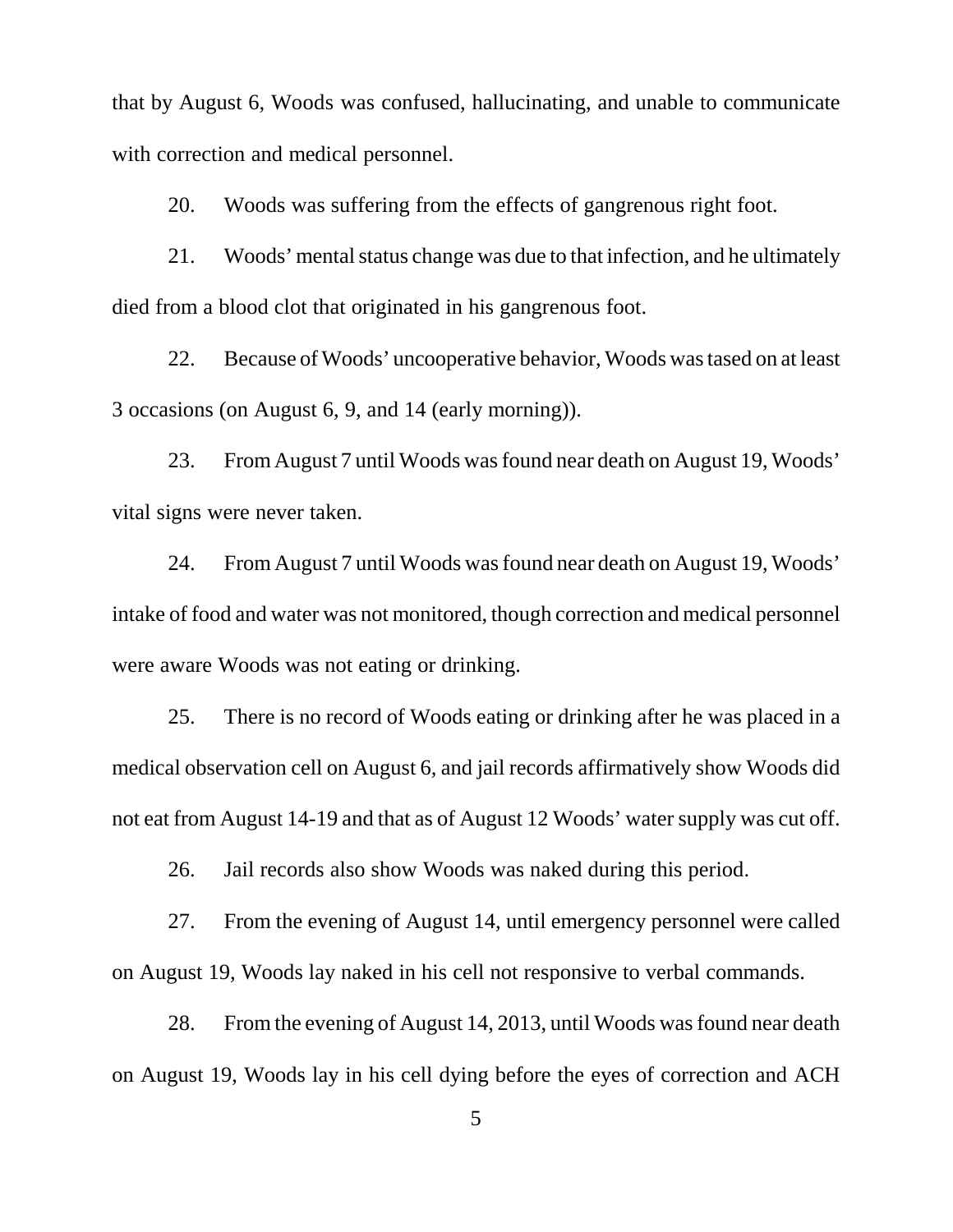personnel.

29. He did not drink.

30. He did not eat.

31. He did not make any noise.

32. He did not stand.

33. He just lay there, naked, sometimes changing positions.

34. The gangrenous wound on the top of his right foot was clearly visible had anyone bothered to look.

35. As he lay there, he produced a foul odor due to his gangrenous foot and the leakage of bodily fluids.

36. By August 17, the odor was so bad correction officers dragged Woods from his cell to the shower, sprayed him with water, and then placed him, still naked, in a different cell.

37. Still, no correction officer or ACH nurse did anything to even check Woods, let alone help him.

38. During this entire period (August 14 to 19), no ACH nurse took Woods' temperature, checked his blood pressure, checked his blood sugar, or otherwise attempted to assess Woods' condition.

39. In fact, after August 14, no ACH nurse even bothered to enter Woods' cell until August 19, when he was already all but dead.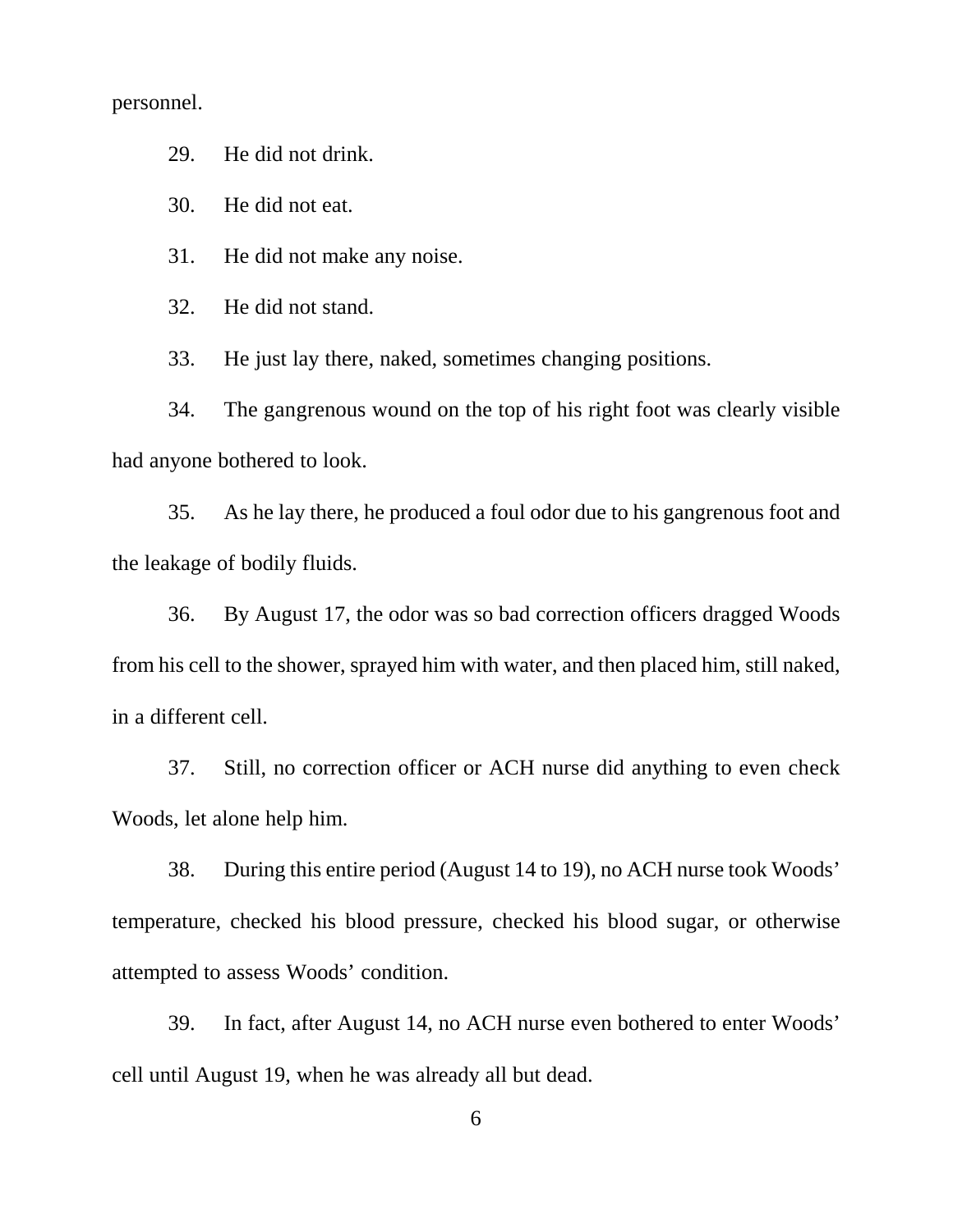40. Defendant Williams, though aware of Woods' condition, did not even bother to check him after August 7.

41. Woods went from normal, to aggressive and disruptive, to barely responsive, to all but dead as correction and medical staff watched.

42. Woods died as a result of defendants' complete failure to assess or address his obvious medical needs.

43. Each of the individual defendants except for Dorning, Morrison, and Johnson worked on or after August 14, saw Woods' condition, knew Woods was not eating or drinking, knew Woods was barely or non-responsive, understood Woods' condition was serious and life-threatening, yet took no action.

44. Woods' condition as of August 14, at the latest, clearly indicated a potentially life-threatening problem.

45. By August 14, at the latest, the individual defendants except Dorning, Morrison, and Johnson were aware that Woods had gone from normal to barely or non-responsive over the course of 2-3 weeks.

46. By August 14, at the latest, it was obvious to all that came in contact with Woods that his condition was serious and that he needed to go to a hospital for evaluation and treatment.

47. Woods' need for evaluation and treatment in a hospital was such that it would have been obvious even to a layperson.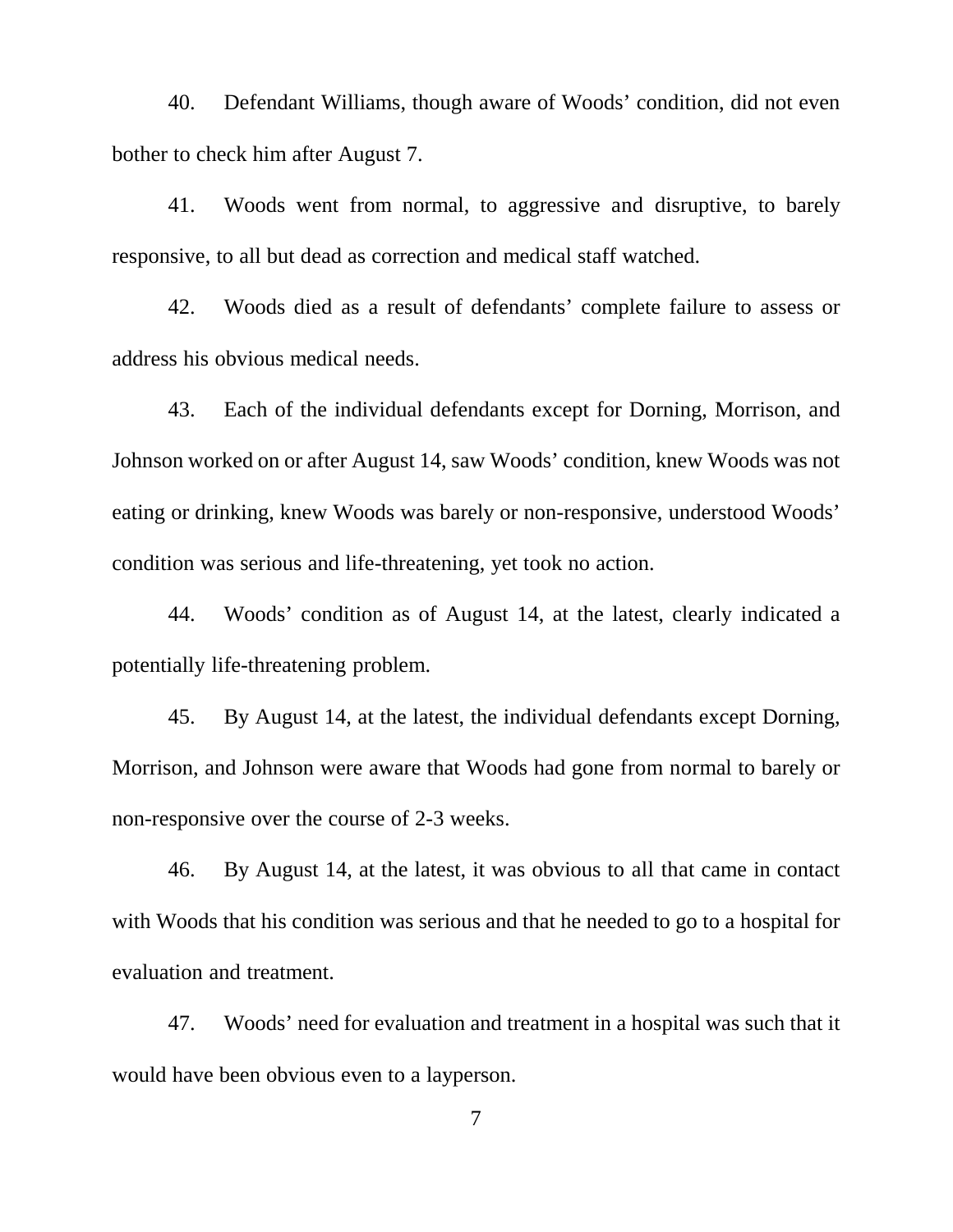48. It was obvious to correction officers and medical personnel alike.

49. Despite Woods' condition, Woods received no medical assessment or treatment of any kind; defendants just watched Woods' condition deteriorate until he was all but dead.

50. As a direct and proximate result of the failure and refusal of the individual defendants except Dorning, Morrison, and Johnson to refer Woods for evaluation and treatment in a hospital, Woods suffered pain and suffering and eventually died.

51. All defendants were jointly and severally the proximate cause of Woods' pain and suffering and eventual death.

52. The actions of correction and medical personnel indicate systemic breaches of fundamental standards of correctional management and correctional health care.

53. These breaches are indicative of inadequate policies and practices and inadequate training and supervision.

54. The treatment of Woods falls far below the standard of correctional health care.

55. Because Woods was not appropriately treated, he experienced unnecessary pain and suffering and eventually died.

56. All of the individual defendants identified above acted with malice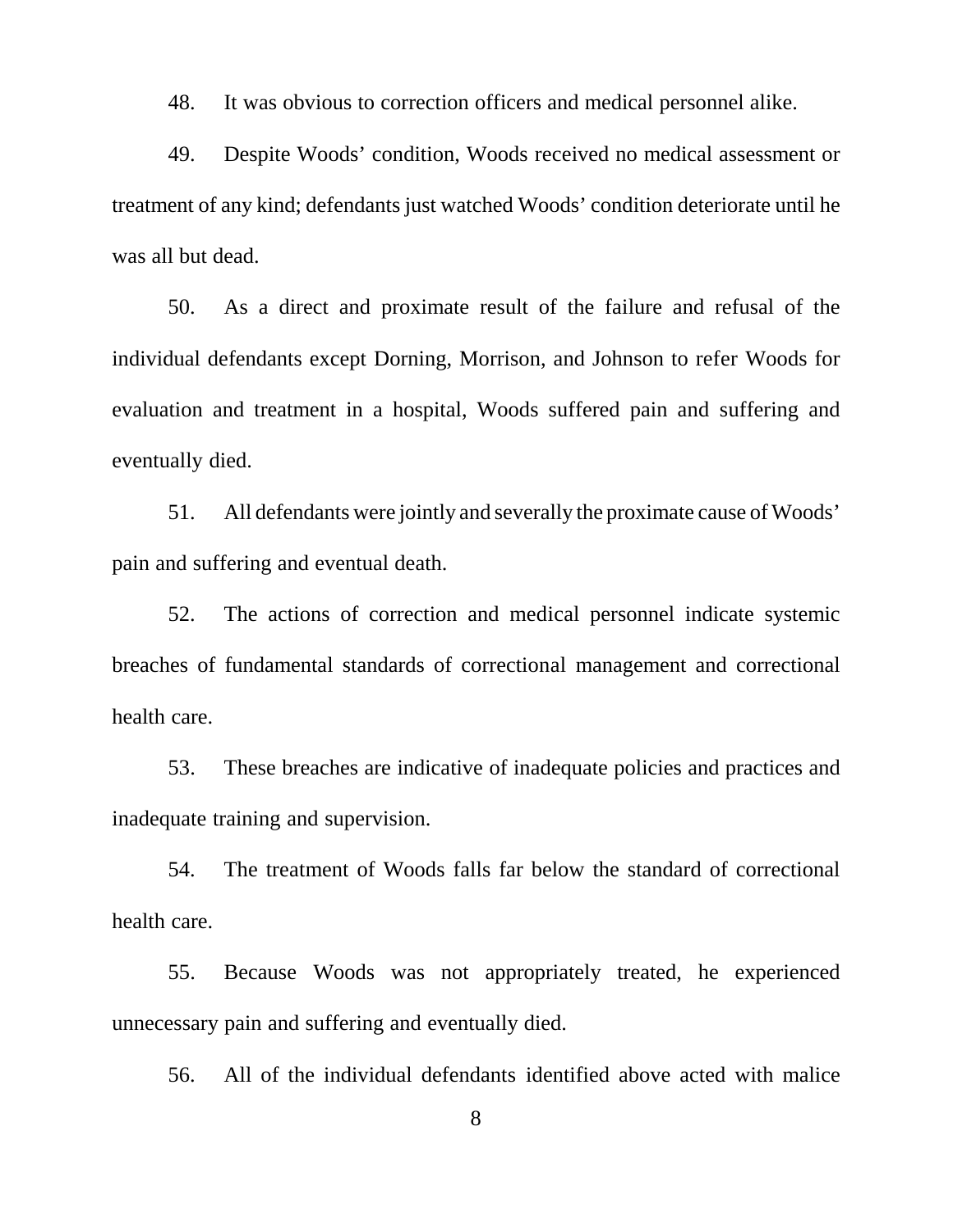and/or with reckless disregard for Woods' constitutional rights.

57. Woods' serious medical needs were ignored because of the customs or policies of defendants Madison County, Dorning, Morrison, Johnson, Williams, and ACH of deliberate indifference to the serious medical needs of inmates in the Madison County Jail.

58. With deliberate indifference to the serious medical needs of inmates, defendants Madison County, Dorning, Morrison, Johnson, Williams, and ACH failed to develop and implement adequate policies and procedures for the handling of inmates with serious health conditions and failed to adequately train correction and medical staff, with the foreseeable result that inmates such as Woods would not receive appropriate treatment.

59. More generally, defendants Madison County, Dorning, Morrison, Johnson, Williams, and ACH have established deliberately-indifferent customs or policies concerning inmate medical care, including but not limited to a custom or policy of delaying or denying necessary medical treatment to avoid liability for inmate medical bills.

60. Defendants Madison County, Dorning, Morrison, Johnson, Williams, and ACH were also part of an explicit or implicit agreement or plan to delay or deny necessary medical care to avoid having to pay for medical care for the inmate. This plan included a custom or policy of delaying or denying necessary medical treatment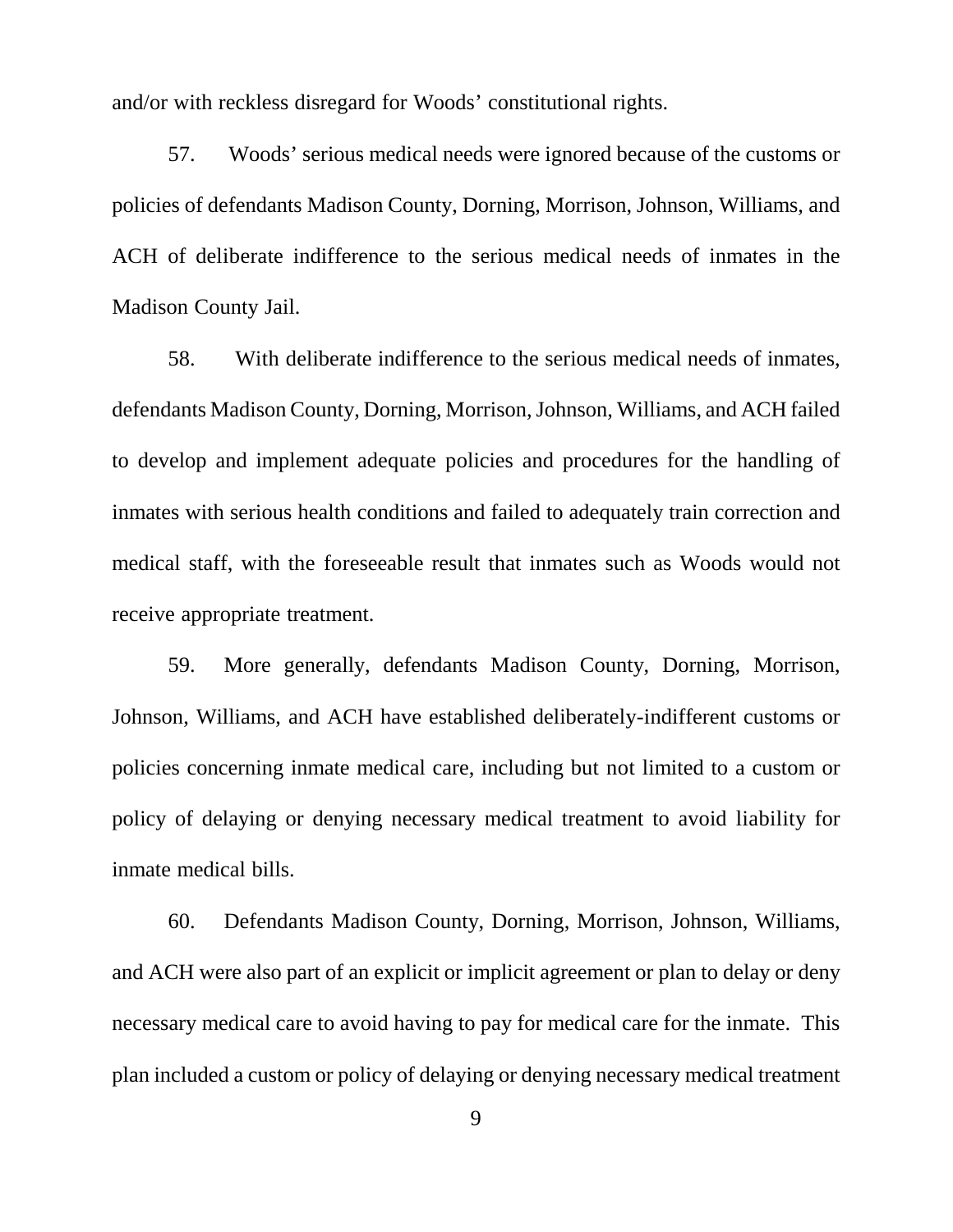by outside providers. Defendants were aware this policy created a substantial risk of serious harm and inflicted unnecessary pain and suffering on inmates.

61. Defendants Madison County, Dorning, Morrison, Johnson, Williams, and ACH were on notice that the above-described customs or policies regarding medical care for inmates were harmful to the health of inmates and caused them to experience unnecessary pain and suffering due to delay and denial of necessary medical care. Defendants had such knowledge from inmate complaints, communications from correction officers, from their own observations, from common sense, from other deaths, from other lawsuits, and in other ways.

62. During 2013 at least 2 other inmates died while in the Madison County Jail under similar circumstances, Tanisha Jefferson (date of death October 31, 2013) and Nikki Listau (date of death March 12, 2013).

63. The circumstances of Listau's death are described in the first amended complaint filed in that case (No. 5:14-CV-1309-CLS).

64. The circumstances of Jefferson's death are described in the complaint filed in that case (No.5:14-CV-1959-AKK).

65. To a large extent, these constitutionally-deficient policies and practices regarding inmate medical care were created and implemented by the agreement between Madison County, Dorning, and ACH.

66. The agreement, among other things, requires ACH to provide substantial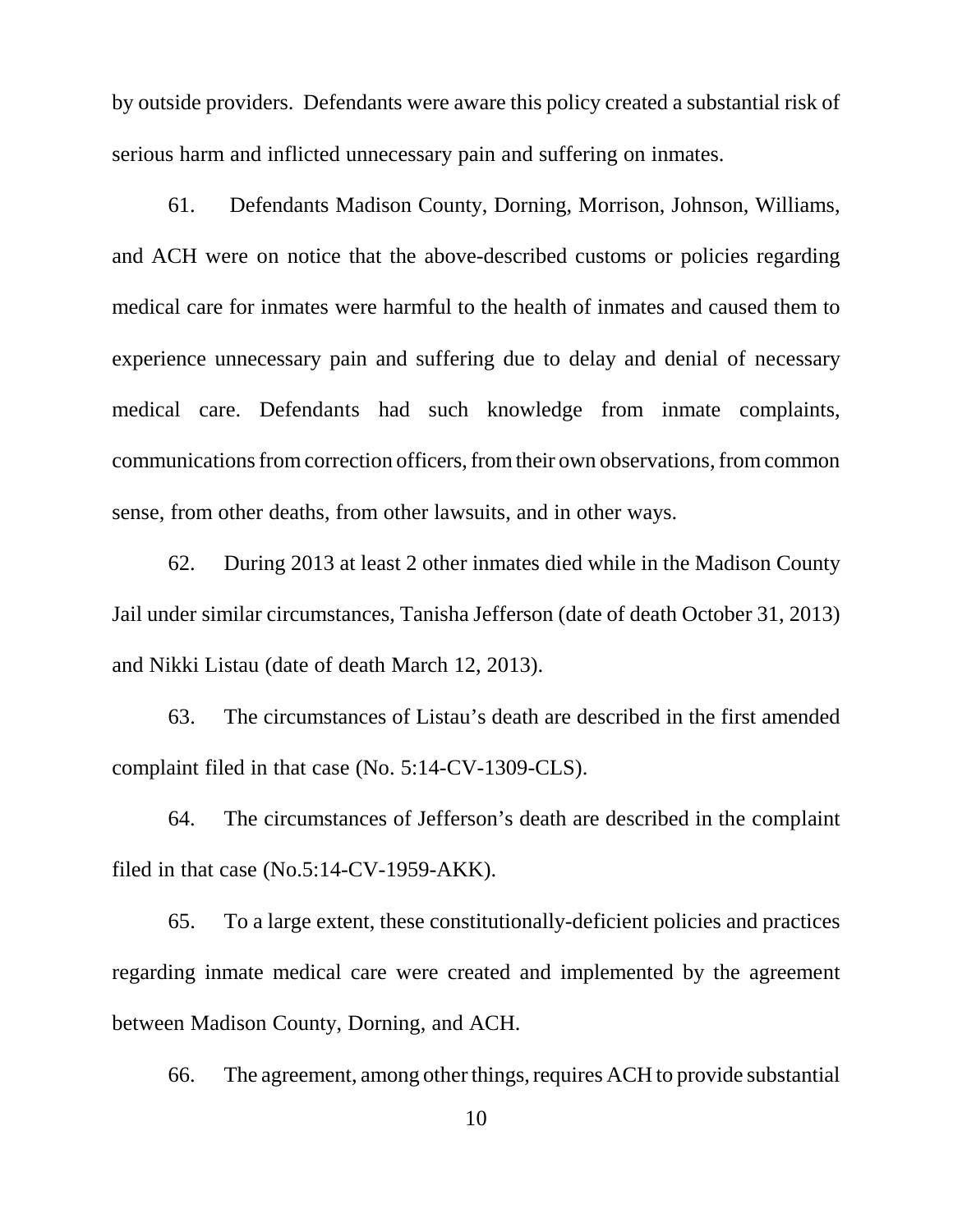insurance coverage, to name the county and the sheriff as additional insureds, and to indemnify the sheriff, the county, and their agents and employees in connection with any claim related to health care services.

67. In whole or in part because of the agreement, Madison County, Dorning, and Morrison have failed and refused to address known systemic deficiencies regarding medical care at the Madison County Jail.

68. Under the agreement, for Madison County to avoid liability for excess medical care expenses, it was necessary for defendants Dorning and Morrison and the correction officers they managed to cooperate with ACH in controlling costs.

69. Defendants Madison County and ACH and all individual defendants were aware the cost control measures implemented at the Madison County Jail by ACH resulted in the denial of constitutionally-required medical care for inmates with serious medical needs such as Listau.

70. ACH's business model, reflected in the agreement, succeeds by underbidding the competition and implementing severe cost control measures, the necessary result of which is unnecessary inmate suffering and liability claims (dealt with through liability insurance).

71. The primary areas in which cost control measures were implemented were staffing, medications, and referrals to outside providers.

72. In order to control costs, defendant ACH, with the knowledge and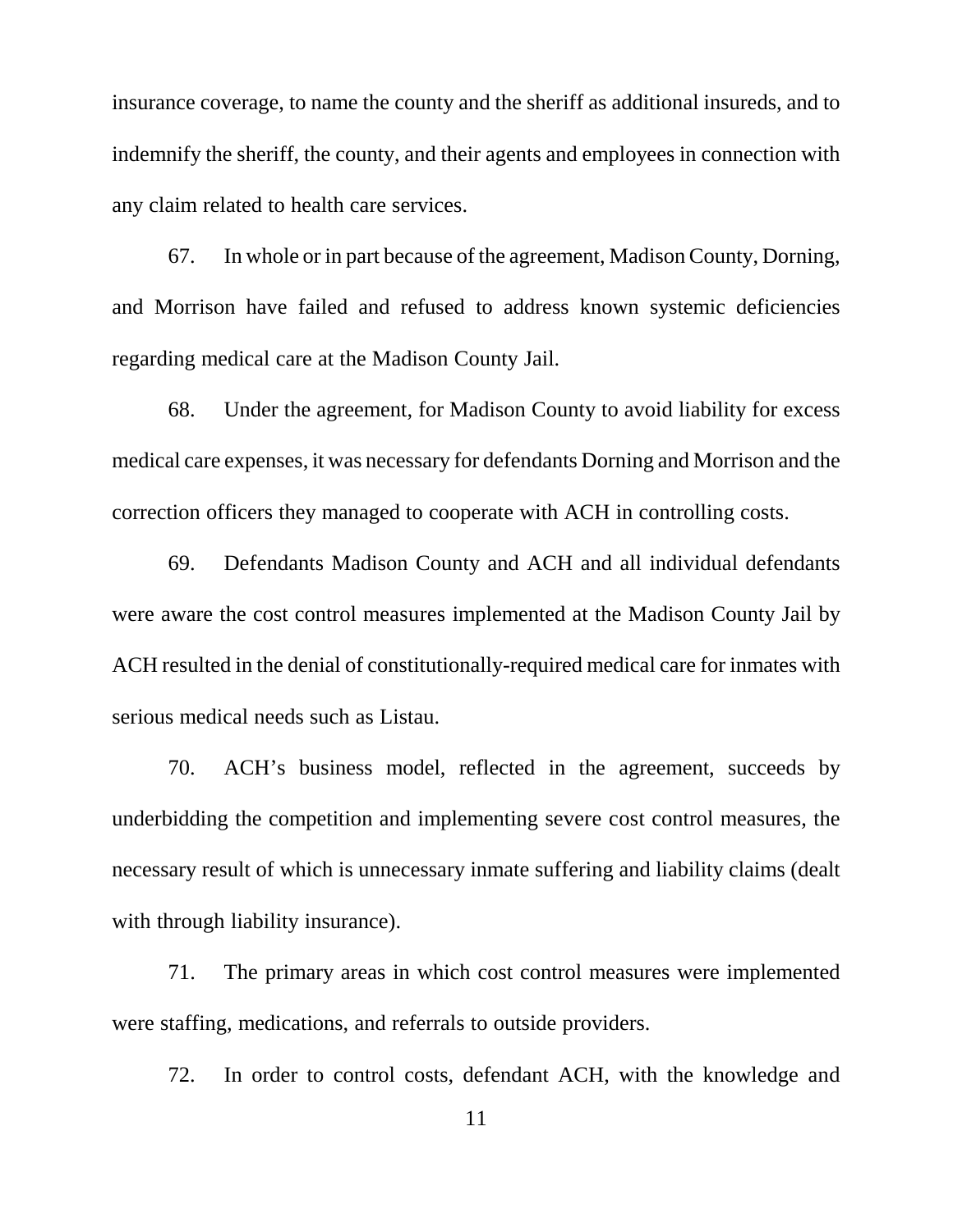consent of defendants Madison County, Dorning, and Morrison, staffed the Madison County Jail inadequately, hired sub-standard medical personnel willing to put costs over inmate health and safety, denied inmates medications, and delayed or denied medically-necessary referrals to outside providers, including necessary medical treatment like that denied Woods.

73. Alabama law vests final policymaking authority for inmate medical care in Dorning, as the representative of Madison County.

74. Defendants Madison County and Dorning, in turn, via the agreement with ACH, have delegated final policymaking authority regarding inmate medical care to ACH, and, therefore, they are liable for ACH decisions.

75. While the agreement gives Dorning and Madison County authority to hold ACH accountable regarding the costs of inmate health care, it provides no mechanism for reporting and accountability regarding the quality of inmate health care, and neither Dorning nor Madison County have made any effort to hold ACH accountable for how it handles inmate health care.

76. To the contrary, Dorning and Morrison have trained correction personnel to defer to ACH regarding medical matters and, as a matter of policy and practice, to assist ACH in controlling costs by having individuals who need outside treatment released from jail and by allowing ACH to make all decisions regarding referrals to outside providers, including emergency room referrals.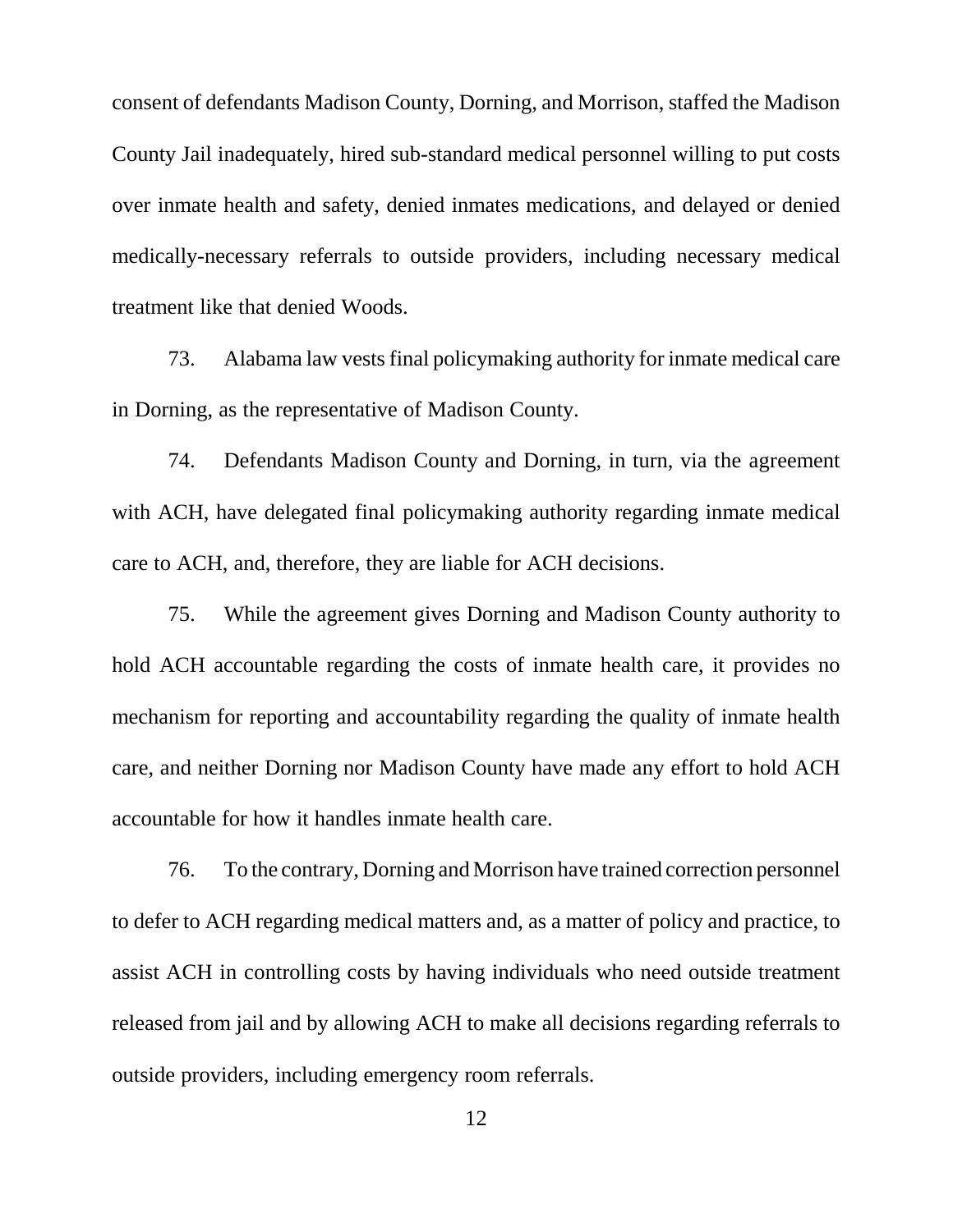77. Defendant ACH acted through one or more individuals who acted as final policymakers for ACH, including defendant Williams.

78. Defendant Madison County caused or contributed to the above-described customs or policies by not providing adequate funds for medical treatment for the inmates in its custody, by continuing to retain ACH despite knowledge of ACH's policies and practices, and in other ways.

79. All defendants acted jointly and in concert with each other. Each defendant had the duty and the opportunity to protect Woods, to obtain necessary medical treatment for Woods in a timely manner and/or to establish policies and procedures and implement training regarding such treatment, but each defendant failed and refused to perform such duty, thereby proximately causing Woods' pain and suffering and eventual death.

80. All defendants, acting under color of state law, inflicted or caused to be inflicted cruel and unusual punishment upon Woods in violation of the Fourteenth Amendment to the United States Constitution. All defendants acted with deliberate indifference.

81. All defendants acted with intent to violate Woods' constitutional rights or with reckless disregard for those rights, justifying punitive damages against the individual defendants and ACH.

82. As a result of the conduct of defendants, Woods suffered physical and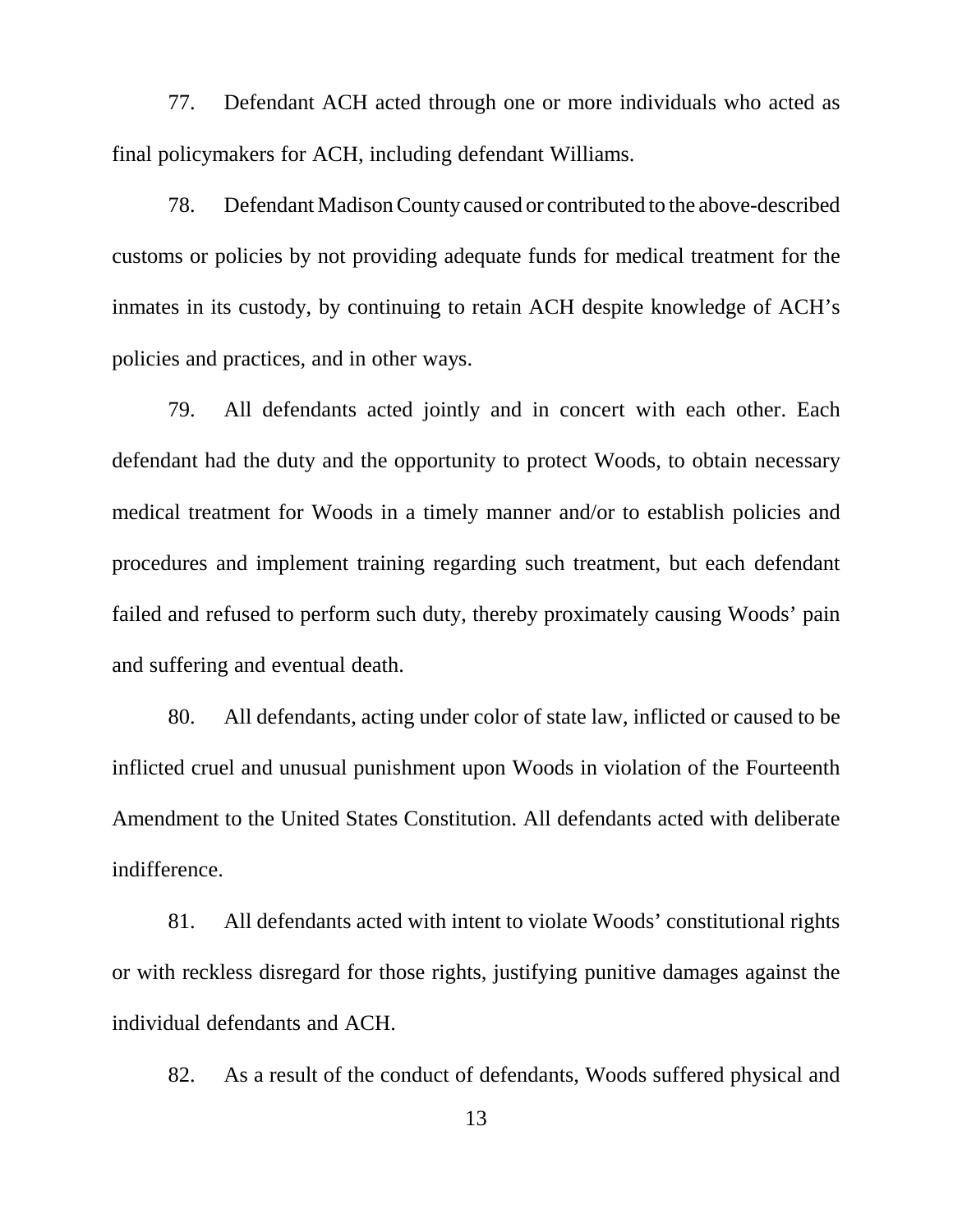emotional injuries and then died.

# **Count I - 42 U.S.C. § 1983 - Deliberate Indifference to Serious Medical Needs**

83. The individual defendants except Dorning, Morrison, and Johnson, acting under color of state law within the meaning prescribed by 42 U.S.C. § 1983, were deliberately indifferent to Woods' serious medical needs as described above. These defendants, despite knowledge of a serious medical need, took no action or clearly inadequate action and did thereby deprive Woods of his rights as a pretrial detainee under the Fourteenth Amendment to the Constitution of the United States in violation of 42 U.S.C. § 1983.

84. Defendants Dorning, Morrison, Johnson, and Williams are supervisory officials for the jail and were responsible for development and implementation of policies and procedures for medical care at the jail and by action and inaction established the unconstitutional customs and policies described above. These defendants did thereby deprive Woods of his rights as a pretrial detainee under the Fourteenth Amendment to the Constitution of the United States in violation of 42 U.S.C. § 1983.

85. Defendant Madison County intentionally refused to adequately fund medical care as described above with deliberate indifference to the serious medical needs of inmates such as Woods, had a policy of not adequately funding inmate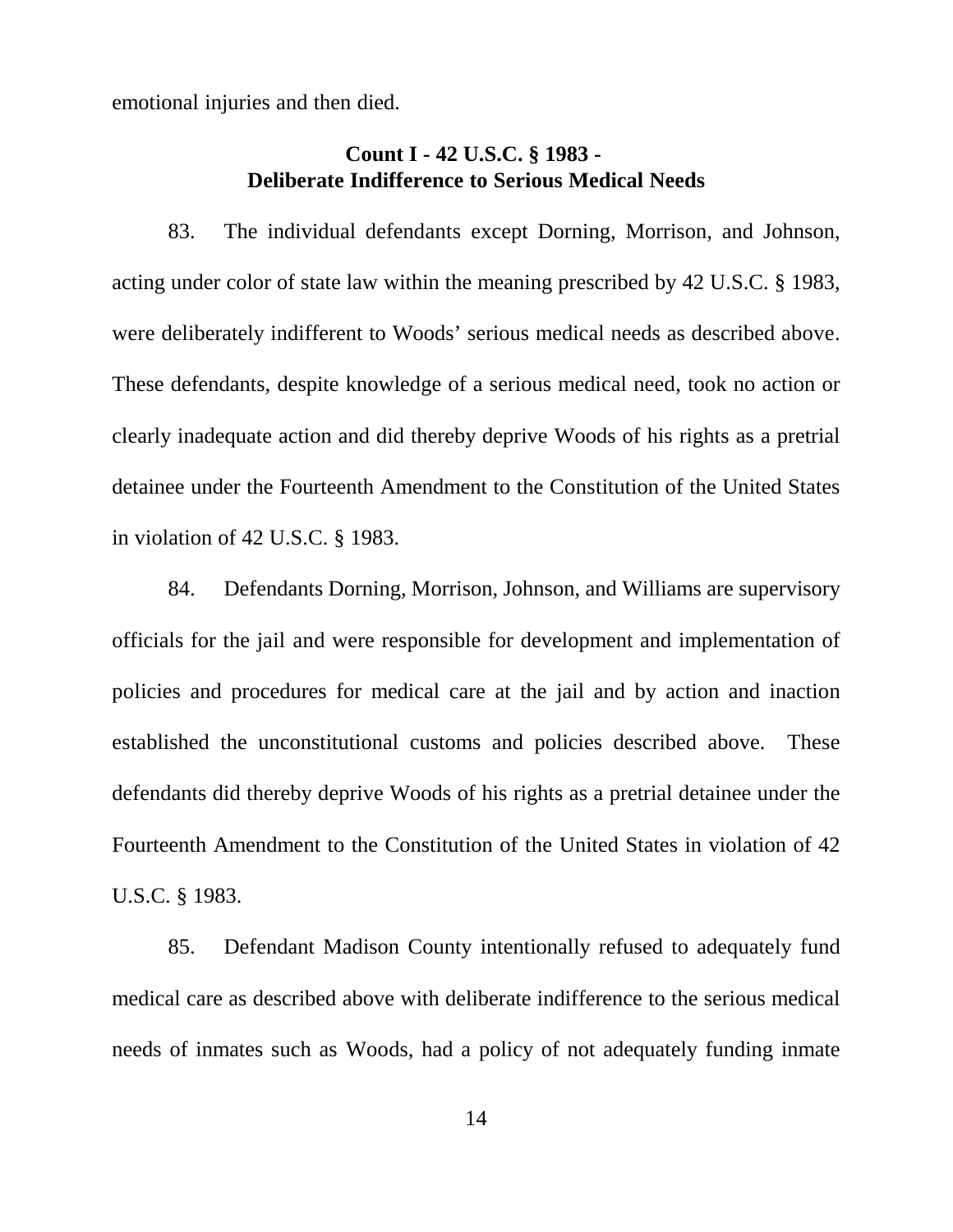medical care, and did thereby contribute to cause Woods' injuries and the individual defendants' denial of necessary medical treatment for Woods' serious medical need.

86. Defendants Madison County and Dorning are also liable for the acts of ACH and its policymakers, including Johnson and Williams, as Madison County and Dorning delegated their final policymaking authority to them.

87. As a result of the conduct of defendants, Woods was caused to suffer physical and emotional injuries and damages and died.

#### **Count II - Negligence / Wantonness**

88. The individual ACH defendants and unknown ACH employees involved with Woods' care owed a duty to Woods to meet the standard of care applicable to inmates and/or to make sure those under their supervision were trained adequately regarding the proper care of such inmates and that adequate policies and procedures regarding the proper care of such inmates were in place. This standard of care required, among other things, proper treatment of Woods' deteriorating condition, appropriate monitoring of Woods' deteriorating condition, testing to determine the cause of Woods' mental status change and deteriorating condition, and referral of Woods for evaluation and treatment outside of the jail. These defendants negligently and/or wantonly violated this standard of care or caused it to be violated with the foreseeable result that Woods suffered unnecessary pain and suffering and died.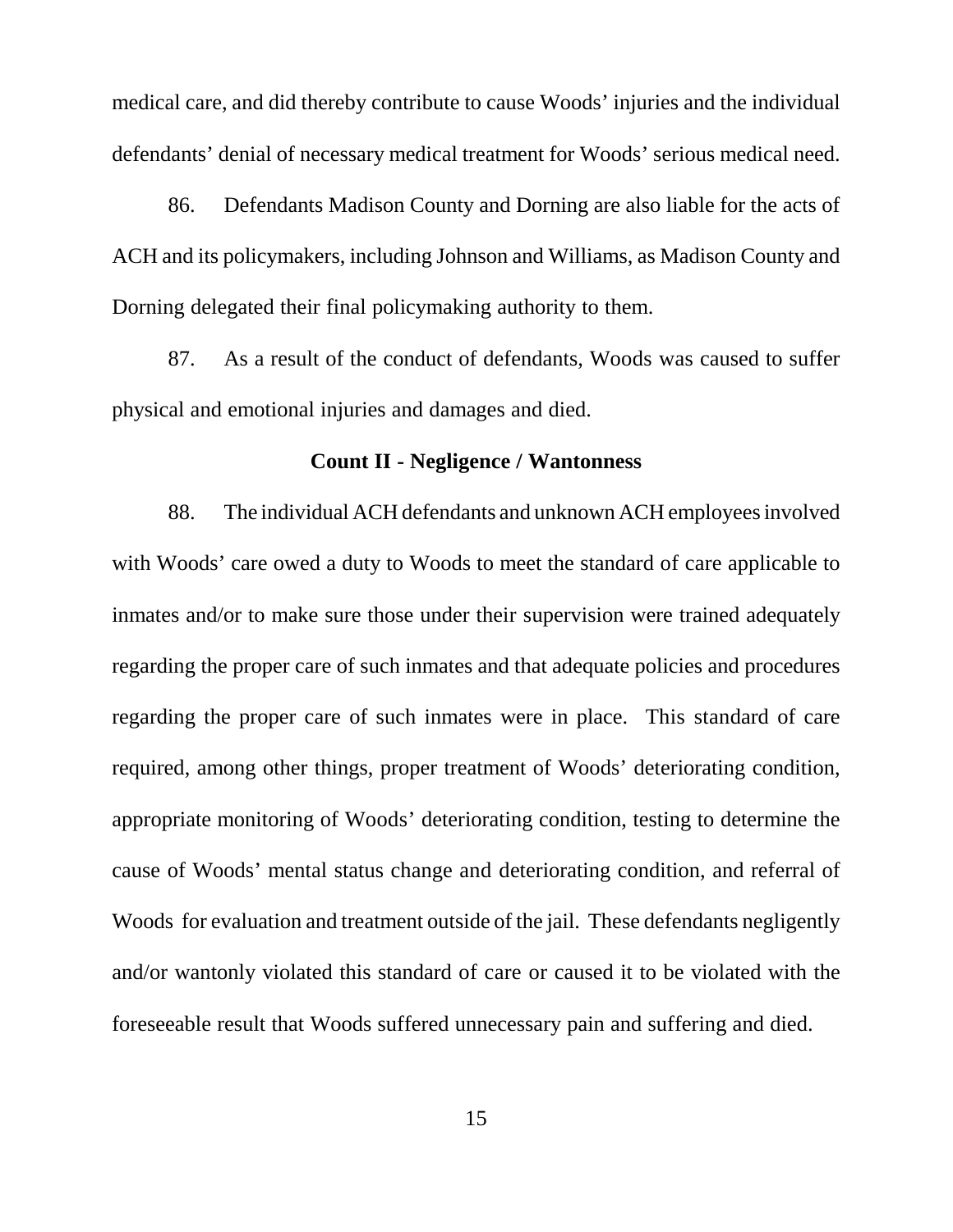89. Because ACH personnel were acting within the scope of their employment, defendant ACH is liable for their negligence and/or wantonness.

# **Other Matters**

90. All conditions precedent to the bringing of this suit have occurred.

## **Relief Sought**

- 91. As relief, plaintiff seeks the following:
	- a. That plaintiff be awarded such compensatory damages as a jury shall determine from the evidence plaintiff is entitled to recover;
	- b. That plaintiff be awarded against the individual defendants such punitive damages as a jury shall determine from the evidence plaintiff is entitled to recover;
	- c. That plaintiff be awarded prejudgment and postjudgment interest at the highest rates allowed by law;
	- d. That plaintiff be awarded the costs of this action, reasonable attorney's fees, and reasonable expert witness fees;
	- e. That plaintiff be awarded appropriate declaratory and injunctive relief; and
	- f. That plaintiff be awarded such other and further relief to which plaintiff is justly entitled.